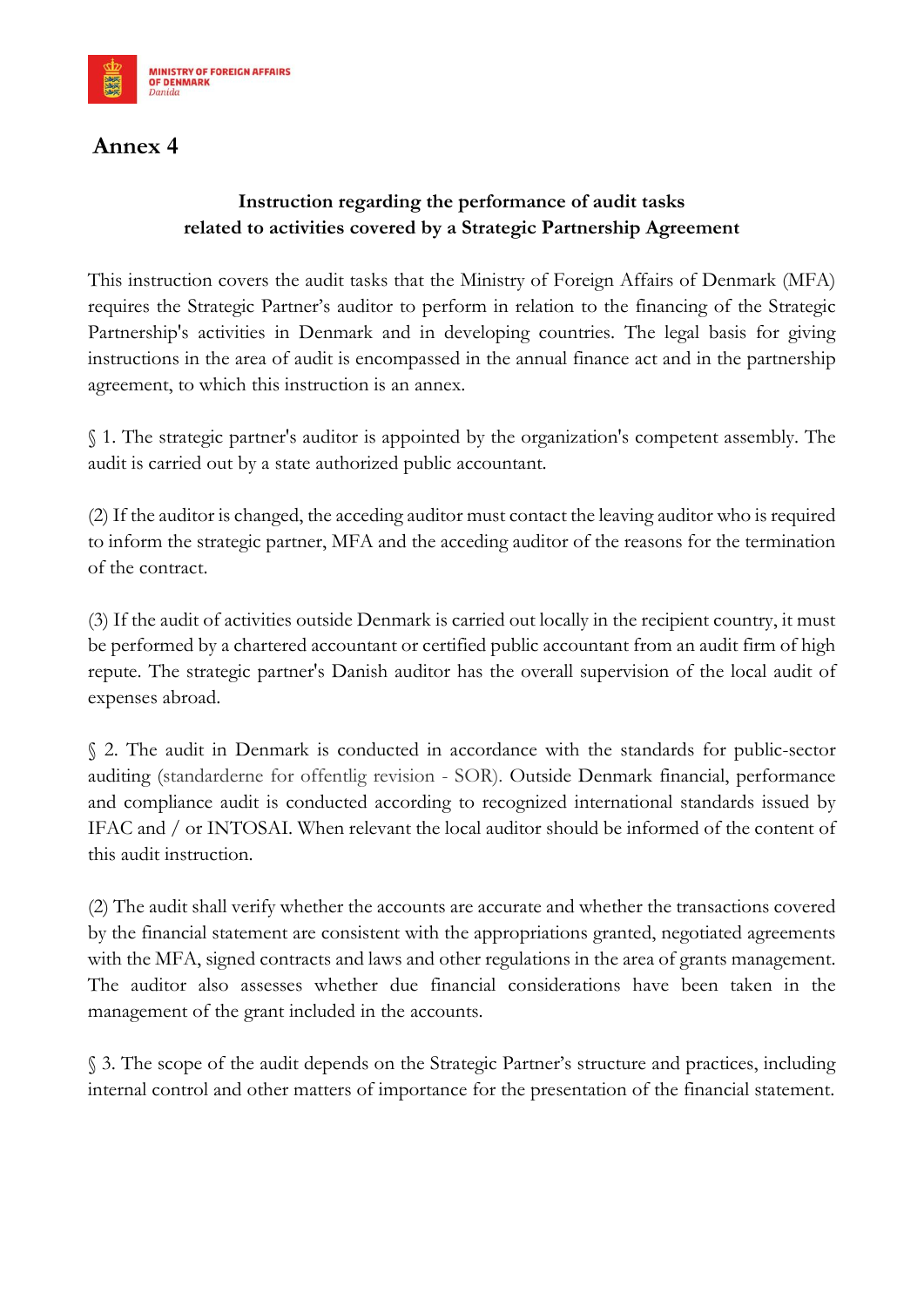§ 4. Audit is conducted throughout the year. As part of the audit, the auditor examines the Strategic Partner's organizational structure and existing administrative procedures with a particular emphasis on accounting, financial management and adequate internal control. Substantive audit is performed as a spot check examination of the vouchers and their correct registration in the bookkeeping based on an assessment of materiality and risk. The auditor examines whether the local financial statements have been audited according to recognized international standards and bear the endorsement of the local auditor and a person authorized by the strategic partner. The auditor makes a general assessment of the extent and quality of the local audit, if necessary after contact with the local auditor.

(2) The auditor shall ensure that the strategic partner sets up the annual financial statements in accordance with the requirements in the administrative guidelines. The auditor shall, in particular but not limited to, examine whether:

• The accounts are fair and do not contain significant errors or omissions,

• The accounts include common cost functions (programme support cost) based on a transparent and reasonable cost allocation mechanism,

• The accounts include personnel costs based on a transparent and reasonable calculation of the hourly rates and well-described internal salary structure in accordance with (not exceeding) the publicly recognized salary level(s) for salaries paid with public funds for comparable work,

• The own-financing requirement is met and if the totals in the financial statement include the organization's own financing for programme and project activities covered by the grant,

• The financial requirements of the Strategic Partnership Agreement and minutes from the annual strategic negotiations with MFA are met,

• The transactions covered by the financial statements are in accordance with the appropriations and the overall purpose of their use, agreed with MFA during the annual strategic negotiations.

• The strategic partner has received locally audited financial statements annually for all activities outside Denmark. If this is not the case, there must be a list of outstanding financial statements as an annex to the overall financial statement,

• Whether the local audit has given rise to significant remarks and whether it is with modification. If the local audit is with modification, this must be mentioned in the audit report or in the auditor's management letter (or similar format),

• completed projects are duly documented and specified in the strategic partner's internal financial statement,

• The financial statements have been reconciled with the strategic partner's annual financial statement.

(3) During the compliance audit, it is examined whether the grant management has met the requirements made for it. The audit is planned and performed in accordance with SOR 6.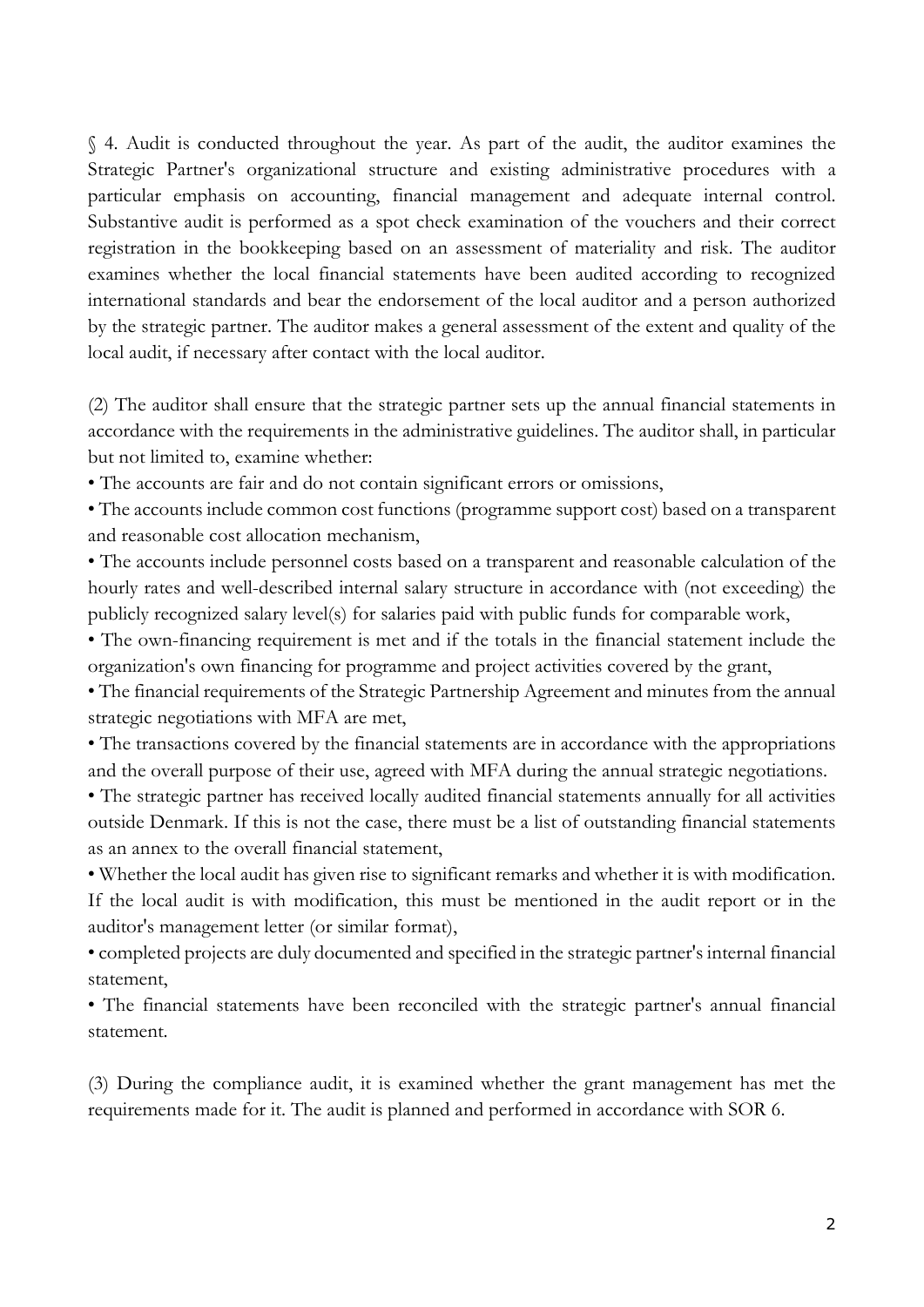(4) The performance audit examines whether economy, efficiency and effectiveness has been taken into account in the grant administration. The audit is conducted in accordance with SOR 7 and based on the strategic partner's accounting report, strategic plan, performance report and other reporting to MFA on goals and results, and on economy, efficiency and effectiveness.

(5) The auditor must verify that grant funds are segregated from other funds either in the organization's accounting system or using a separate bank account and that there is no mix of the grant funds and the strategic partner's own funds.

§ 5. In accordance with the provisions of the Strategic Partnership Agreement, the management of the strategic partner shall provide the auditor with the information that may be considered to be of importance for the assessment of the financial statement and for the auditor's assessment of the management, including objectives and results achieved. The strategic partner's management shall allow the auditor to conduct the investigations deemed necessary by the auditor and ensure that the auditor receives the information and assistance that may be deemed necessary for the performance of the audit.

§ 6. If the auditor becomes aware of any sign of fraud or material breaches of the Strategic Partnership Agreement and the administrative guidelines, it is the responsibility of the auditor to immediately inform the strategic partner's management and competent assembly and to ensure that notification of the findings are shared with the MFA within 2 weeks. Otherwise, it is the duty of the auditor to inform the MFA.

(2) The same shall apply if, during the audit or otherwise, the auditor becomes aware that the continuation of operations is uncertain for economic or other reasons.

§ 7. The audited financial statements shall be accompanied by an audit statement in accordance with the guidelines in SOR5, which shall state that the accounts have been audited in accordance with the rules in this instruction.

(2) The auditor shall submit a management letter (or similar format). The letter shall include but not necessary limited to information about:

• Which audit actions has been carried out and the result thereof,

• Significant uncertainty, errors or omissions regarding the strategic partner's accounting or internal control,

• The organization's fulfillment of the own-financing requirement, including whether the funds are provided and used in accordance with the guidelines for this,

• the performance audit carried out, which does not include own-financing, including especially auditor's assessments and conclusions regarding economy, efficiency, and effectiveness as well as dispositions that fall outside the framework cooperation with MFA,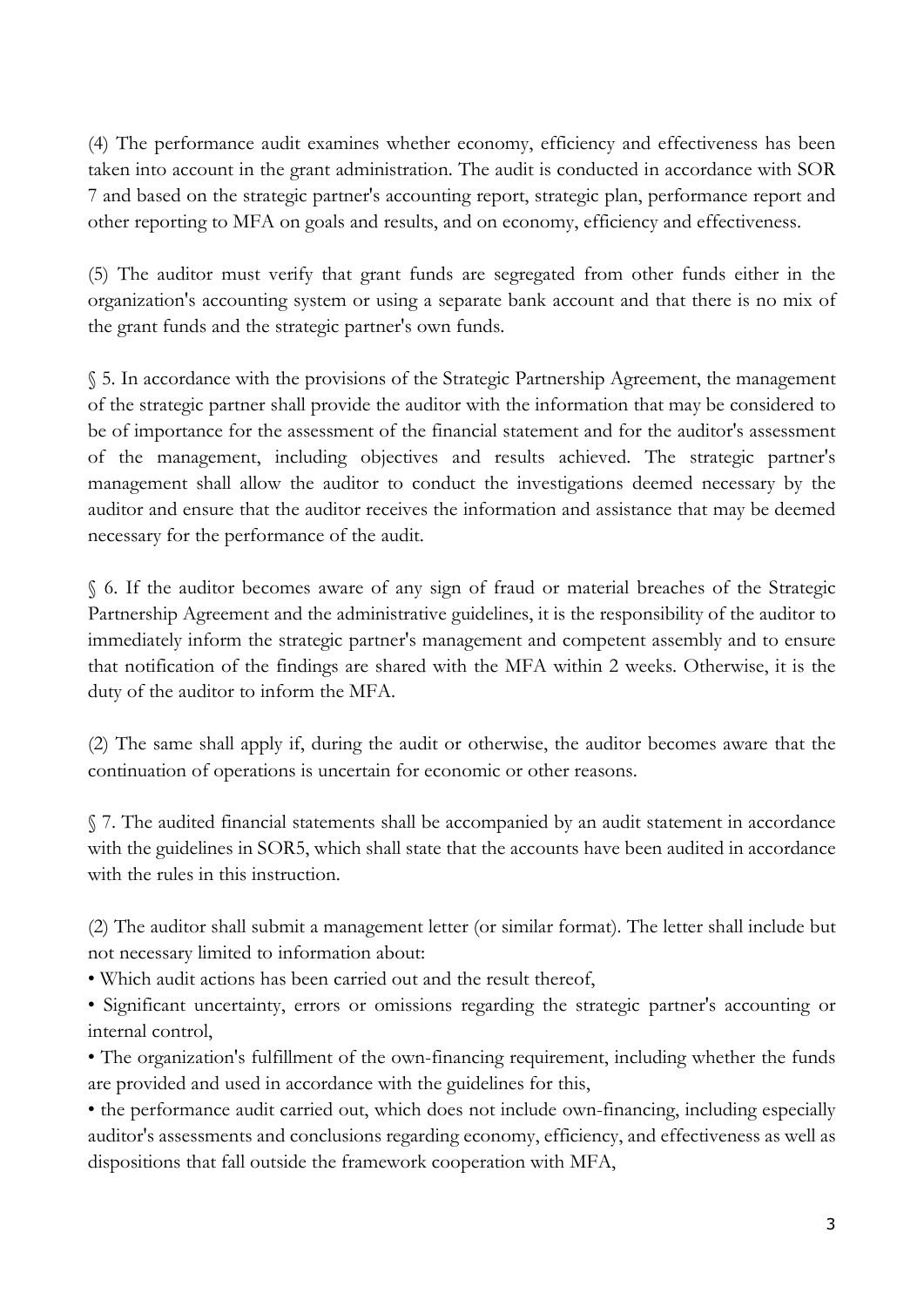• Auditor's assessment of the local audit, including outstanding financial statements, accounting records with modification and significant remarks in the audit reports for the local audits.

The management letter should state whether the auditor complies with the legislation's eligibility rules, whether the auditor has received all the information requested during the audit and whether the auditor has commented on the use of the grant. In the letter it shall be reported on any special reports or statements, submission of special reports, advice and assistance.

(3) A copy of the audit report and management letter shall be submitted by the strategic partner to MFA together with the audited financial statement. The same applies to the overall audited financial statement of the Strategic Partner with management letter as soon as this is approved by the Strategic Partner's Executive Committee or Competent Assembly.

§ 8. It is the responsibility of the strategic partner to obtain the auditor's written consent to revise the grant in accordance with this instruction.